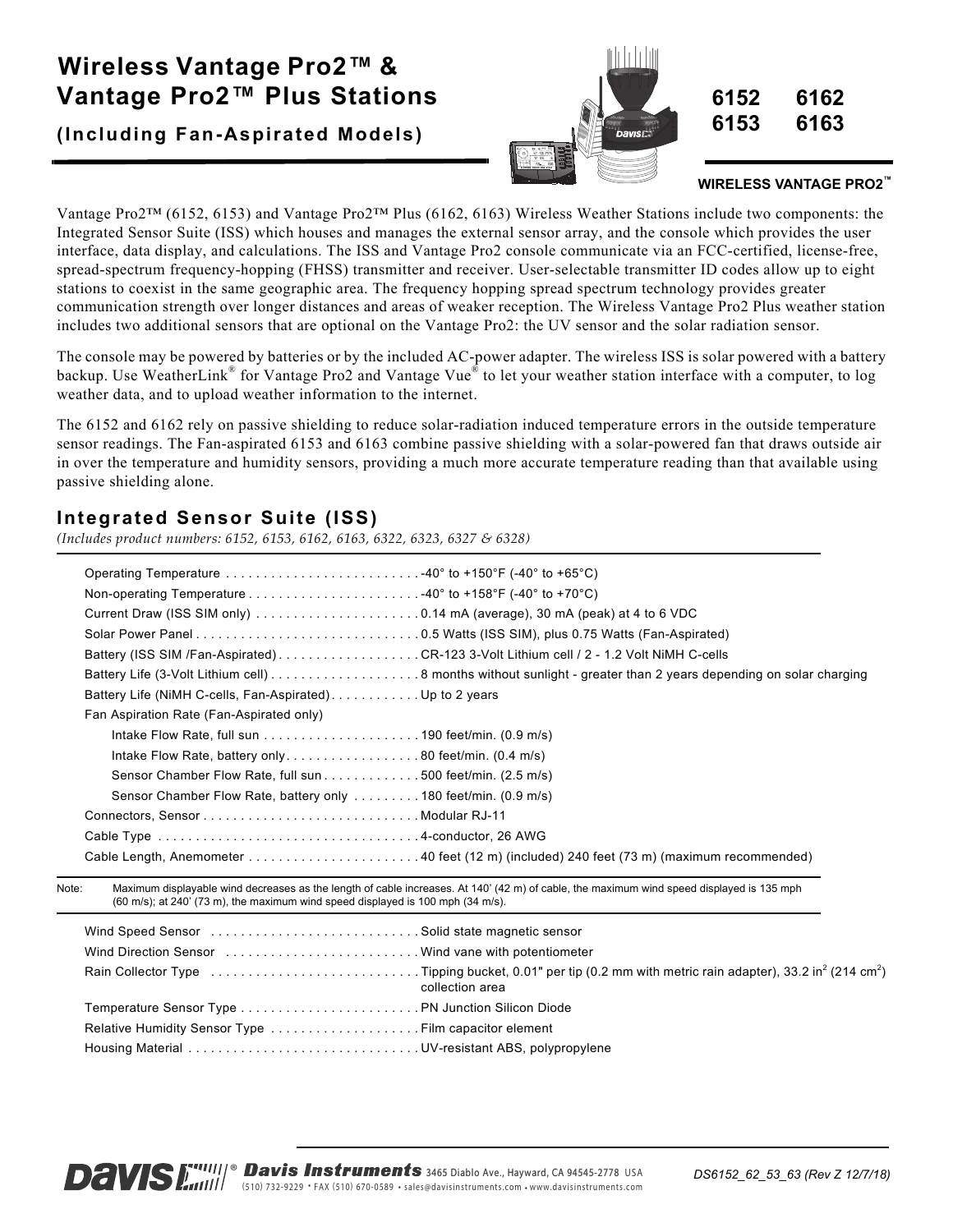#### **2 Wireless Vantage Pro2™**

| ISS Dimensions (not including anemometer or bird spikes):                                       |
|-------------------------------------------------------------------------------------------------|
|                                                                                                 |
| Vantage Pro2 with Fan-Aspirated Rad Shield 20.8" x 9.4" x 16.0" (528 mm x 239 mm x 406 mm)      |
| Vantage Pro2 Plus with Standard Rad Shield  14.3" x 9.7" x 14.5" (363 mm x 246 mm x 368 mm)     |
| Vantage Pro2 Plus with Fan-Aspirated Rad Shield 21.1" x 9.7" x 16.0" (536 mm x 246 mm x 406 mm) |

### **Console**

*(Includes product number 6312)*

| Console Operating Temperature $\dots \dots \dots \dots \dots \dots \dots$ +32° to +140°F (0° to +60°C) |                                                                                                              |
|--------------------------------------------------------------------------------------------------------|--------------------------------------------------------------------------------------------------------------|
| Non-Operating (Storage) Temperature 414° to +158°F (-10° to +70°C)                                     |                                                                                                              |
|                                                                                                        | each optional wireless transmitter received by the console) at 4 - 6 VDC                                     |
|                                                                                                        |                                                                                                              |
|                                                                                                        |                                                                                                              |
|                                                                                                        |                                                                                                              |
|                                                                                                        |                                                                                                              |
| Housing Material UV-resistant ABS plastic                                                              |                                                                                                              |
|                                                                                                        |                                                                                                              |
|                                                                                                        |                                                                                                              |
| Console Dimensions                                                                                     |                                                                                                              |
|                                                                                                        | Console with antenna down (L x H x D) 10.625" x 6.125" x 1.625" (270 mm x 156 mm x 41 mm)                    |
|                                                                                                        | Console with antenna extended up $(L \times H \times D)$ 10.625" x 9.625" x 1.625" (270 mm x 245 mm x 41 mm) |
|                                                                                                        |                                                                                                              |
|                                                                                                        |                                                                                                              |

## **Data Displayed on Console**

Data display categories are listed with General first, then in alphabetical order.

#### **General**

|                       | all totals reset                                                                                                                                                                                                                                                                                  |
|-----------------------|---------------------------------------------------------------------------------------------------------------------------------------------------------------------------------------------------------------------------------------------------------------------------------------------------|
|                       | $12:00$ am                                                                                                                                                                                                                                                                                        |
|                       |                                                                                                                                                                                                                                                                                                   |
|                       |                                                                                                                                                                                                                                                                                                   |
|                       | . Current display data describes the current reading for each weather variable. In<br>most cases, the variable lists the most recently updated reading or calculation.<br>Some current variable displays can be adjusted so there is an offset for the reading                                    |
|                       | . Current graph data appears in the right-most column in the console graph and<br>represents the latest value within the last period on the graph; totals can be set or<br>reset. Display intervals vary. Examples include: Instant, 15-min., and Hourly<br>Reading; Daily, Monthly, High and Low |
|                       | depends upon variable selected)                                                                                                                                                                                                                                                                   |
|                       |                                                                                                                                                                                                                                                                                                   |
|                       | Graph Variable Span (Vertical Scale). Automatic (varies depending upon data range); Maximum and Minimum value in<br>range appear in ticker                                                                                                                                                        |
|                       | battery power. Alarm message is displayed in ticker as long as threshold is met or<br>exceeded. Alarms can be silenced (but not cleared) by pressing the DONE key.                                                                                                                                |
| Transmission Interval | . Varies with transmitter ID code from 2.25 seconds (#1=shortest), to 3 seconds<br>$(H8 = longest)$                                                                                                                                                                                               |
|                       |                                                                                                                                                                                                                                                                                                   |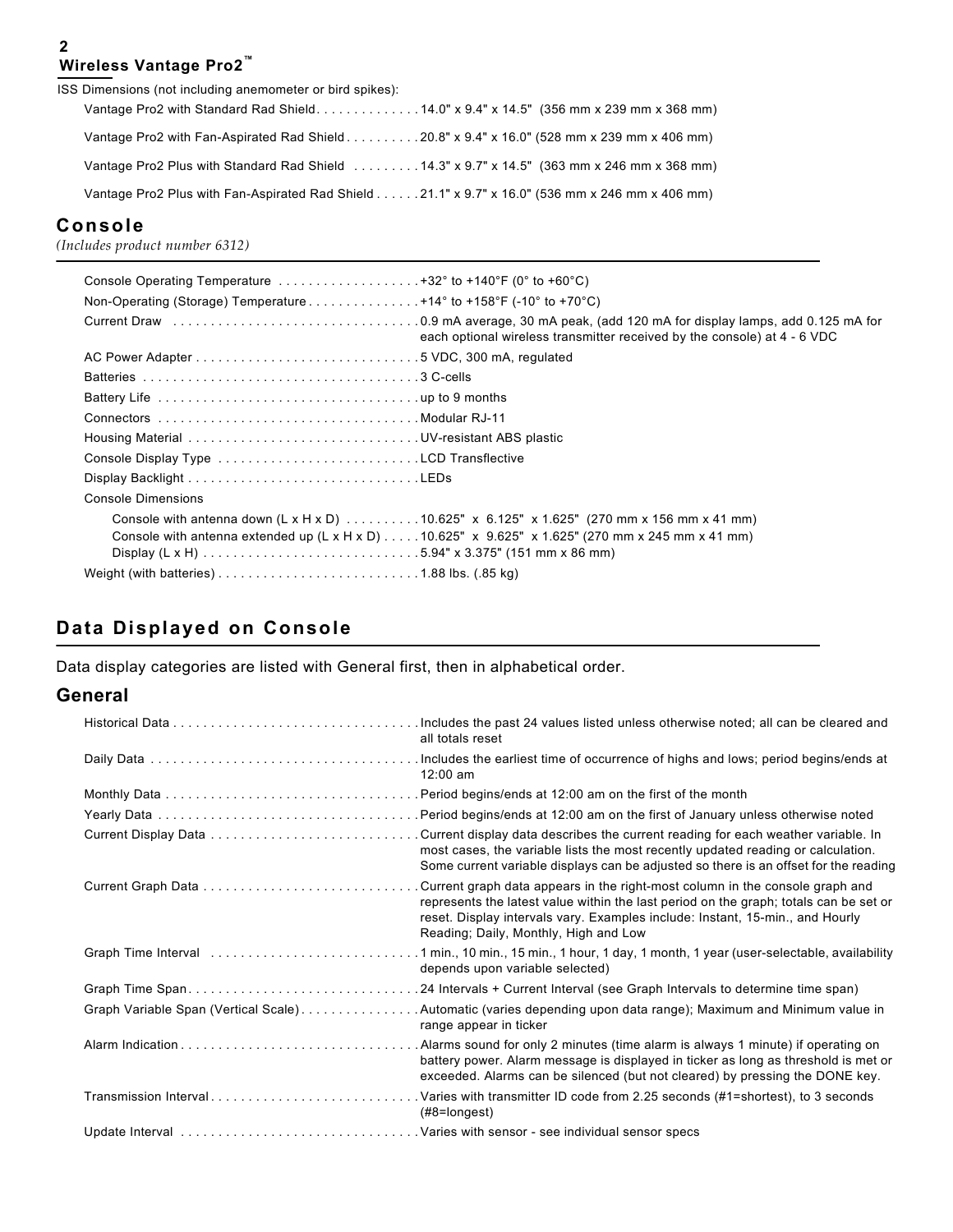#### **Barometric Pressure**

|                                                                                                                                             | elevation to -999' when using feet as elevation unit.)                                                     |
|---------------------------------------------------------------------------------------------------------------------------------------------|------------------------------------------------------------------------------------------------------------|
|                                                                                                                                             |                                                                                                            |
|                                                                                                                                             | Sea-Level Reduction Equation Used. United States Method employed prior to use of current "R Factor" method |
|                                                                                                                                             |                                                                                                            |
|                                                                                                                                             |                                                                                                            |
| Elevation Accuracy Required $\ldots \ldots \ldots \ldots \ldots \ldots \pm 10'$ (3m) to meet equation accuracy specification                |                                                                                                            |
| Overall Accuracy $\ldots \ldots \ldots \ldots \ldots \ldots \ldots \ldots \ldots \ldots \pm 0.03$ " Hg ( $\pm 0.8$ mm Hg, $\pm 1.0$ hPa/mb) |                                                                                                            |
|                                                                                                                                             | Change $0.02$ " (0.7hPa/mb, 0.5 mm Hg)= Slowly                                                             |
|                                                                                                                                             |                                                                                                            |
|                                                                                                                                             |                                                                                                            |
|                                                                                                                                             |                                                                                                            |
|                                                                                                                                             |                                                                                                            |
|                                                                                                                                             |                                                                                                            |
|                                                                                                                                             | Low Threshold from Current Trend for Storm Warning (Falling Trend)                                         |
| Range for Rising and Falling Trend Alarms 0.01 to 0.25" Hg (0.1 to 6.4 mm Hg, 0.1 to 8.5 hPa/mb)                                            |                                                                                                            |

## **Clock**

|  | that observe it in AUTO mode, MANUAL setting available for all other areas)<br>Date: Automatic Leap Year |
|--|----------------------------------------------------------------------------------------------------------|
|  |                                                                                                          |

## **Dewpoint (calculated)**

## **Evapotranspiration (calculated, requires solar radiation sensor)**

| CIMIS ET weather station                                           |
|--------------------------------------------------------------------|
|                                                                    |
| Management Information System) including Net Radiation calculation |
|                                                                    |
|                                                                    |
|                                                                    |
|                                                                    |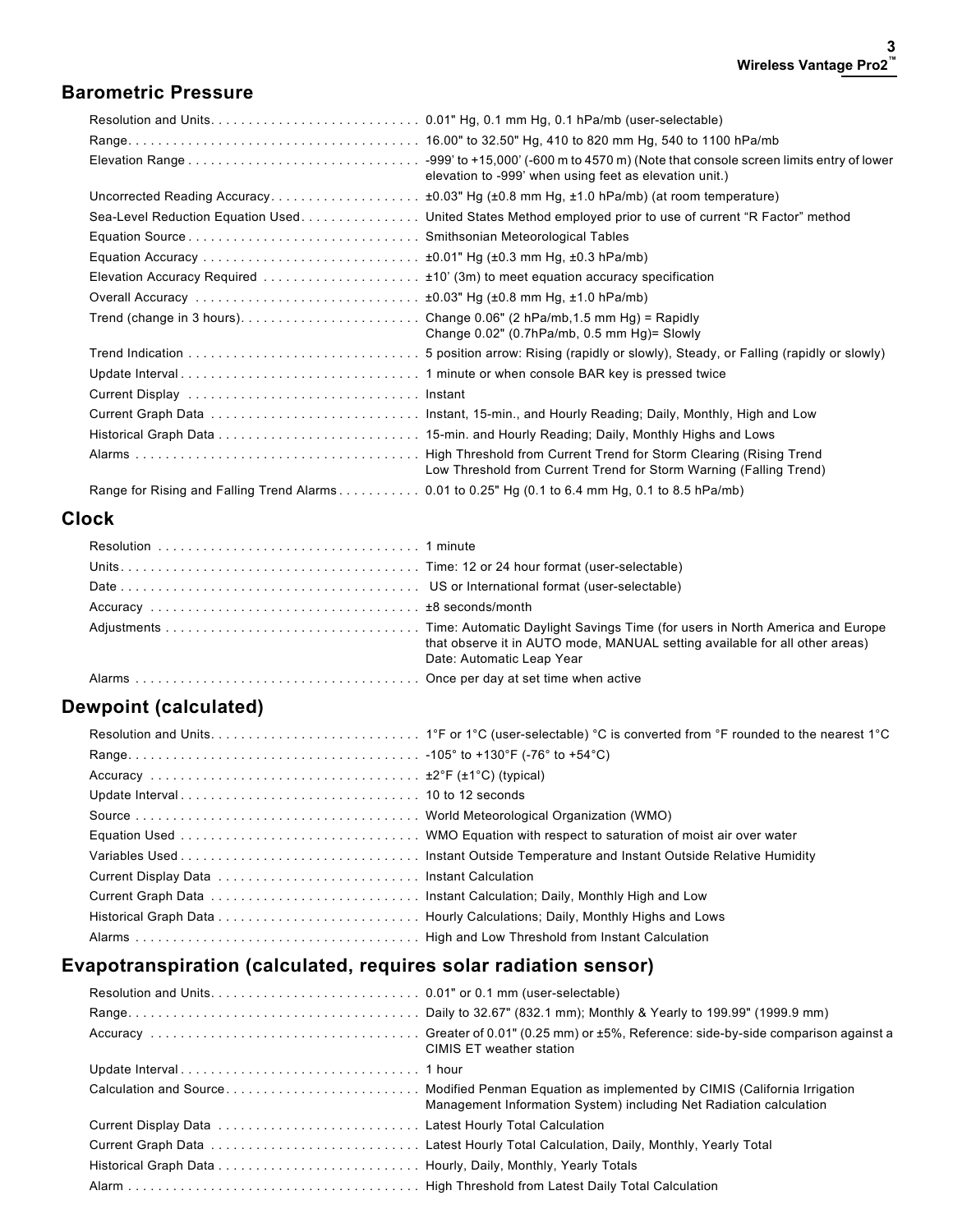#### **4 Wireless Vantage Pro2™ Forecast**

| Variables UsedBarometric Reading & Trend, Wind Speed & Direction, Rainfall, Temperature,<br>Humidity, Latitude & Longitude, Time of Year |
|------------------------------------------------------------------------------------------------------------------------------------------|
|                                                                                                                                          |
|                                                                                                                                          |
|                                                                                                                                          |

# **Heat Index (calculated)**

| range of use |
|--------------|
|              |
|              |
|              |
|              |
|              |

## **Humidity**

Inside Relative Humidity (sensor located in console)

| Resolution and Units1%<br>Update Interval1 minute                                    |  |
|--------------------------------------------------------------------------------------|--|
| Outside Relative Humidity (sensor located in ISS)                                    |  |
| Update Interval50 seconds to 1 minute                                                |  |
| Extra Outside Relative Humidity (sensor located inside Temperature/Humidity Station) |  |
| Update Interval50 seconds to 1 minute                                                |  |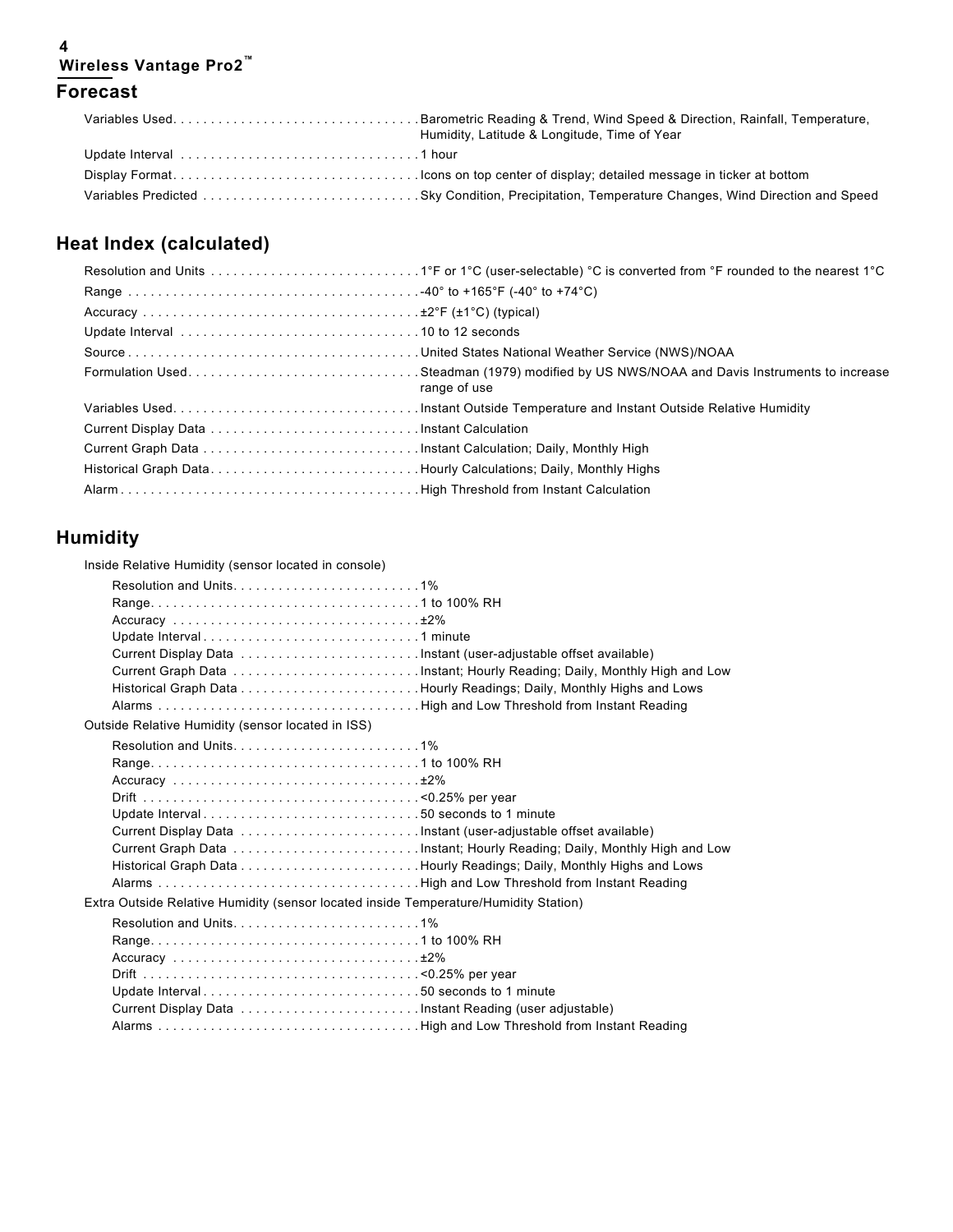# **Leaf Wetness (requires leaf wetness sensor)**

## **Moon Phase**

| resolution)                            |
|----------------------------------------|
| Gibbous, Last Quarter, Waning Crescent |
|                                        |

### **Rainfall**

| Monthly/Yearly/Total Rainfall Range 0 to 199.99" (0 to 6553 mm) |                                                                                                     |
|-----------------------------------------------------------------|-----------------------------------------------------------------------------------------------------|
|                                                                 | bucket (0.01"/0.2mm), whichever is greater.                                                         |
|                                                                 |                                                                                                     |
|                                                                 | a storm event                                                                                       |
|                                                                 |                                                                                                     |
|                                                                 | selectable) and Storm (with begin date); Umbrella is displayed when 15-minute<br>total exceeds zero |
|                                                                 | (with begin and end dates)                                                                          |
|                                                                 | 24-Hour Total, Storm Total,                                                                         |
|                                                                 |                                                                                                     |

#### **Rain Rate**

| than 15 minutes or only one tip of the rain collector constitutes a rain rate of zero. |
|----------------------------------------------------------------------------------------|
|                                                                                        |
|                                                                                        |
|                                                                                        |
|                                                                                        |

## **Soil Moisture (requires soil moisture sensor)**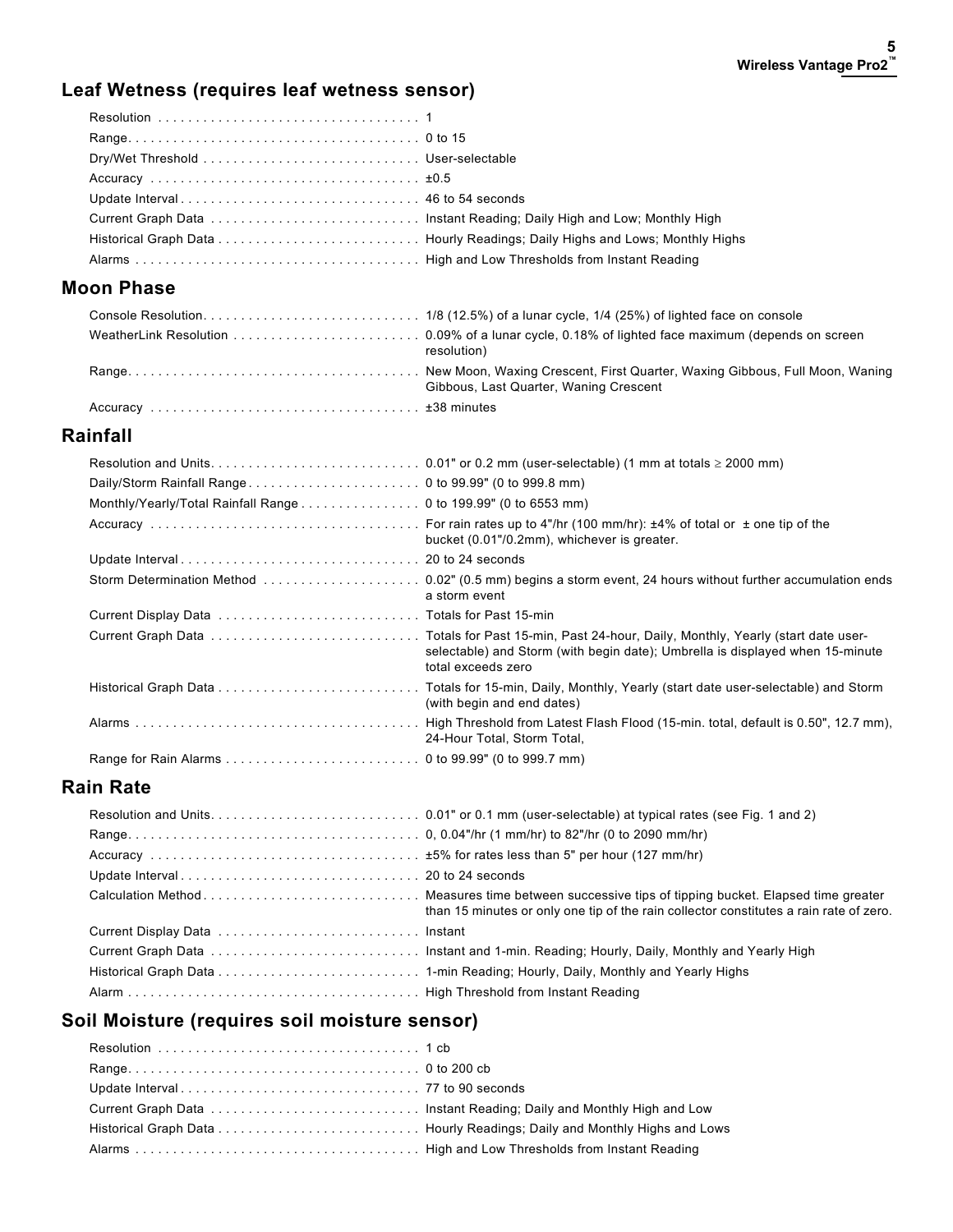#### **6 Wireless Vantage Pro2™**

# **Solar Radiation (requires solar radiation sensor)**

| Historical Graph DataHourly Average, Daily, Monthly Highs |  |
|-----------------------------------------------------------|--|
|                                                           |  |

## **Sunrise and Sunset**

# **Temperature**

| Inside Temperature (sensor located in console) |                                                                                                                                                                                                                             |
|------------------------------------------------|-----------------------------------------------------------------------------------------------------------------------------------------------------------------------------------------------------------------------------|
|                                                | °F rounded to the nearest 1°C                                                                                                                                                                                               |
|                                                | Historical Data and Alarms: 1°F or 1°C (user-selectable)                                                                                                                                                                    |
|                                                |                                                                                                                                                                                                                             |
|                                                |                                                                                                                                                                                                                             |
|                                                |                                                                                                                                                                                                                             |
|                                                |                                                                                                                                                                                                                             |
|                                                |                                                                                                                                                                                                                             |
|                                                |                                                                                                                                                                                                                             |
|                                                |                                                                                                                                                                                                                             |
| Outside Temperature (sensor located in ISS)    |                                                                                                                                                                                                                             |
|                                                | °C is converted from °F rounded to the nearest 1°C Historical Data and Alarms: 1°F<br>or 1°C (user-selectable)                                                                                                              |
|                                                |                                                                                                                                                                                                                             |
|                                                |                                                                                                                                                                                                                             |
|                                                | Radiation Induced Error (Passive Shield) 4°F (2°C) at solar noon (insolation = 1040 W/m <sup>2</sup> , avg. wind speed $\leq$ 2 mph (1 ms))<br>(reference: RM Young Model 43408 Fan-Aspirated Radiation Shield)             |
|                                                | Radiation Induced Error (Fan-Aspirated Shield) +0.6°F (0.3°C) at solar noon (insolation = 1040 W/m <sup>2</sup> , avg. wind speed $\leq$ 2 mph<br>(1 m/s)) (reference: RM Young Model 43408 Fan-Aspirated Radiation Shield) |
|                                                |                                                                                                                                                                                                                             |
|                                                |                                                                                                                                                                                                                             |
|                                                |                                                                                                                                                                                                                             |
|                                                |                                                                                                                                                                                                                             |
|                                                |                                                                                                                                                                                                                             |
| <b>Extra Temperature Probes</b>                |                                                                                                                                                                                                                             |
|                                                | nearest 1°C                                                                                                                                                                                                                 |
|                                                | Historical Data and Alarms: 1°F or 1°C (user-selectable)                                                                                                                                                                    |
|                                                |                                                                                                                                                                                                                             |
|                                                |                                                                                                                                                                                                                             |
|                                                | Moisture/Temperature Stations)                                                                                                                                                                                              |
|                                                |                                                                                                                                                                                                                             |
|                                                |                                                                                                                                                                                                                             |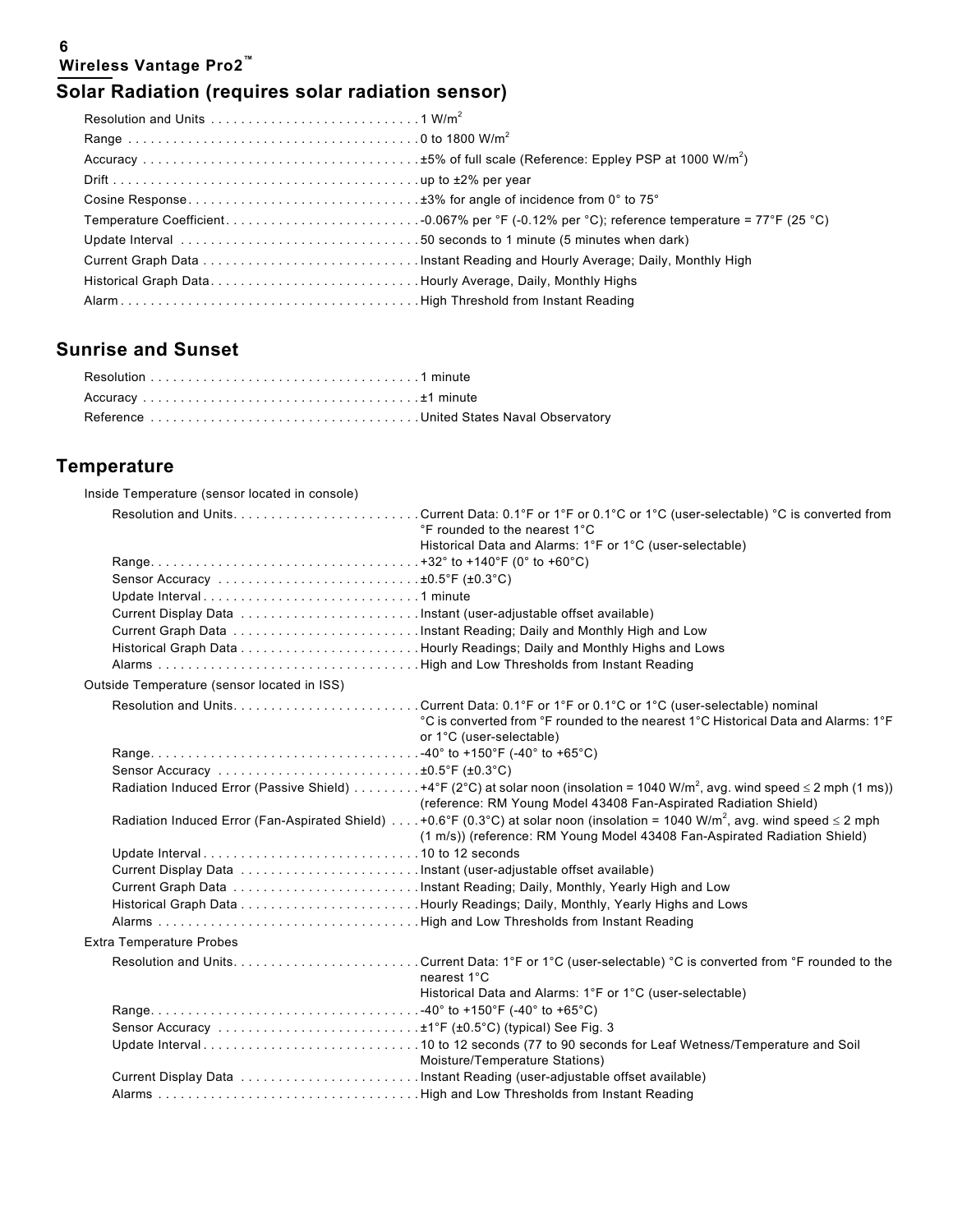## **Temperature Humidity Sun Wind Index (requires solar radiation sensor)**

| Sources and Formulation Used United States National Weather Service (NWS)/NOAA | Steadman (1979) modified by US NWS/NOAA and Davis Instruments to increase<br>range of use and allow for cold weather use |
|--------------------------------------------------------------------------------|--------------------------------------------------------------------------------------------------------------------------|
|                                                                                | Average Wind Speed, 10-minute Average Solar Radiation                                                                    |
|                                                                                | either added or subtracted from this base to give an overall effective temperature                                       |
|                                                                                |                                                                                                                          |
|                                                                                |                                                                                                                          |
|                                                                                |                                                                                                                          |

### **Ultra Violet (UV) Radiation Dose (requires UV sensor)**

## **Ultra Violet (UV) Radiation Index (requires UV sensor)**

| Cosine Response $\dots\dots\dots\dots\dots\dots\dots\dots\dots\dots\dots$ $\pm$ 4% FS (0° to 90° zenith angle) |  |
|----------------------------------------------------------------------------------------------------------------|--|
|                                                                                                                |  |
|                                                                                                                |  |
|                                                                                                                |  |
|                                                                                                                |  |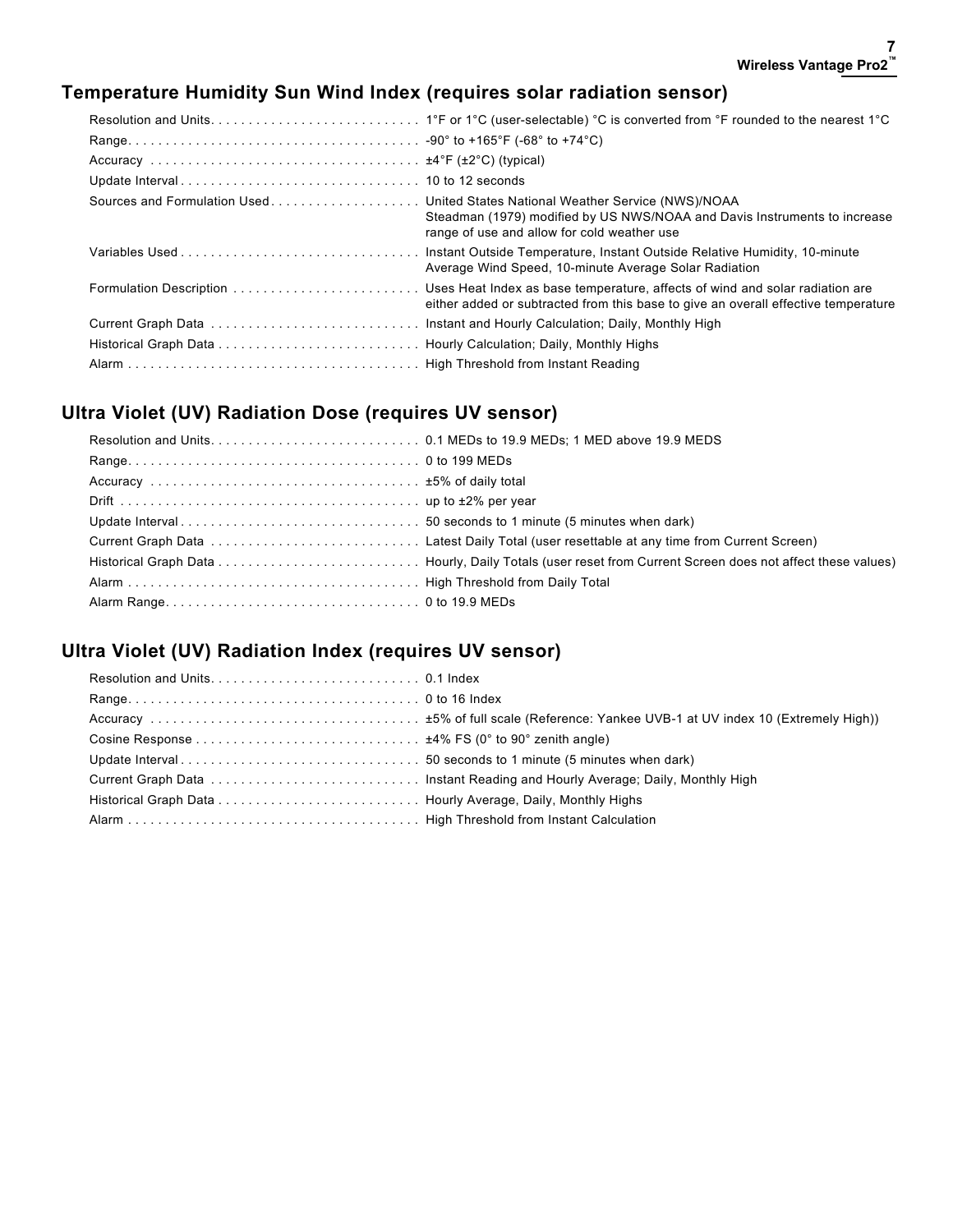#### **8 Wireless Vantage Pro2™ Wind**

|                       | Wind Chill (Calculated)         |                                                                            |
|-----------------------|---------------------------------|----------------------------------------------------------------------------|
|                       |                                 |                                                                            |
|                       |                                 |                                                                            |
|                       |                                 |                                                                            |
|                       |                                 |                                                                            |
|                       |                                 |                                                                            |
|                       |                                 |                                                                            |
|                       |                                 |                                                                            |
|                       |                                 |                                                                            |
|                       |                                 |                                                                            |
|                       |                                 |                                                                            |
|                       |                                 |                                                                            |
| <b>Wind Direction</b> |                                 |                                                                            |
|                       |                                 |                                                                            |
|                       |                                 |                                                                            |
|                       |                                 |                                                                            |
|                       | Update Interval2.5 to 3 seconds |                                                                            |
|                       |                                 |                                                                            |
|                       |                                 |                                                                            |
|                       |                                 |                                                                            |
| Wind Speed            |                                 |                                                                            |
|                       |                                 | are converted from mph and rounded to nearest 1 km/hr, 0.1 m/s, or 1 knot. |
|                       |                                 |                                                                            |
|                       |                                 |                                                                            |
|                       |                                 |                                                                            |
|                       |                                 |                                                                            |
|                       |                                 |                                                                            |
|                       |                                 | High with Direction of High                                                |
|                       |                                 | Direction of Highs                                                         |
|                       |                                 |                                                                            |

## **Wireless Communications**

| Transmit/Receive Frequency                                                 |
|----------------------------------------------------------------------------|
|                                                                            |
|                                                                            |
|                                                                            |
|                                                                            |
|                                                                            |
|                                                                            |
| <b>Output Power</b>                                                        |
|                                                                            |
|                                                                            |
| Japan Models928.15 - 929.65 MHz FHSS, less than 1 mW, no license required. |
|                                                                            |
|                                                                            |
| Range: All models except Japan                                             |
|                                                                            |
|                                                                            |
| Range: Japan models                                                        |
|                                                                            |
|                                                                            |
| Sensor Inputs                                                              |
|                                                                            |
|                                                                            |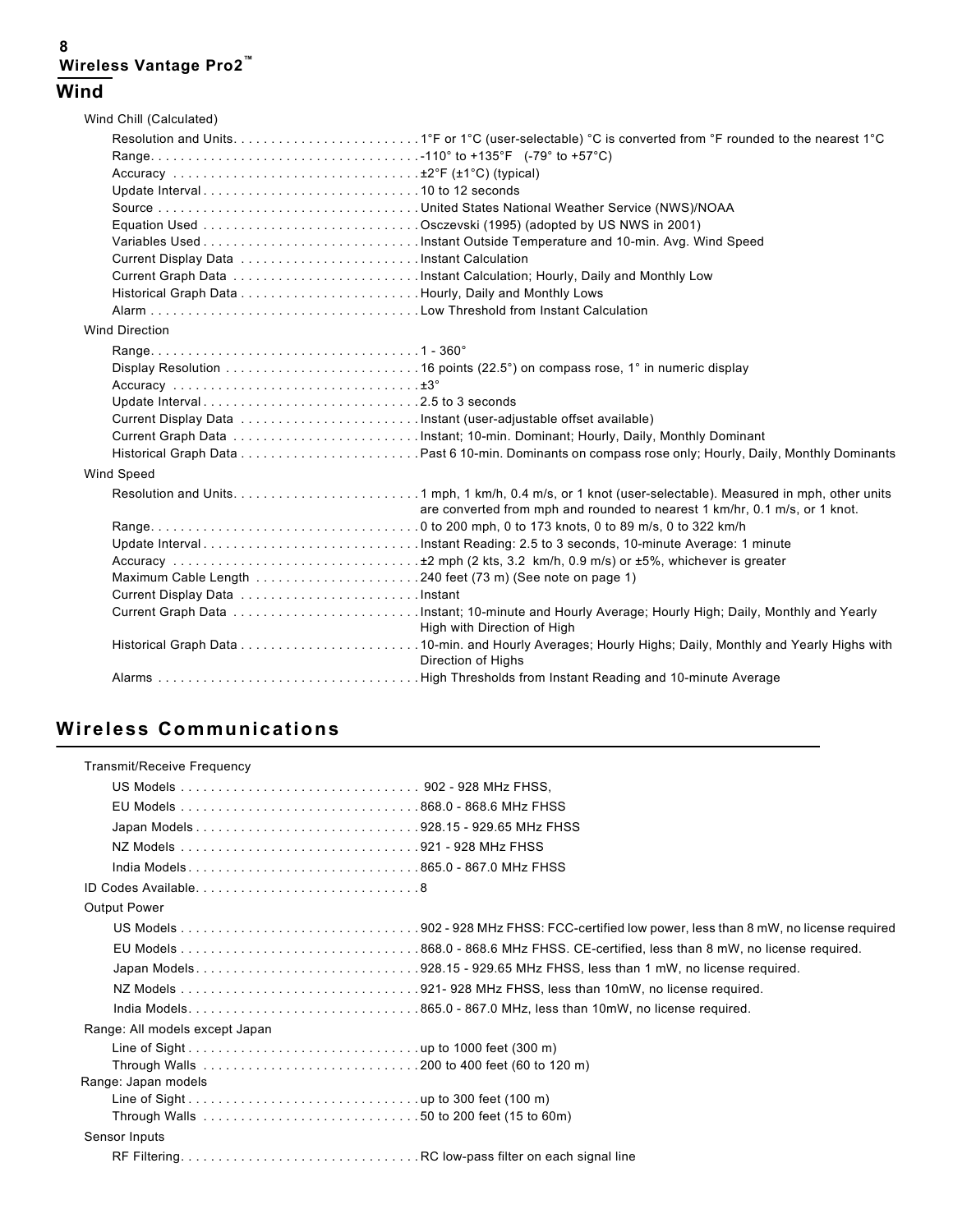## **Sensor Charts**



*Figure 1. Low Range Rain Rate Resolution Figure 2: Full Range Rain Rate Resolution*



*Figure 3. External Temperature Probe Accuracy*